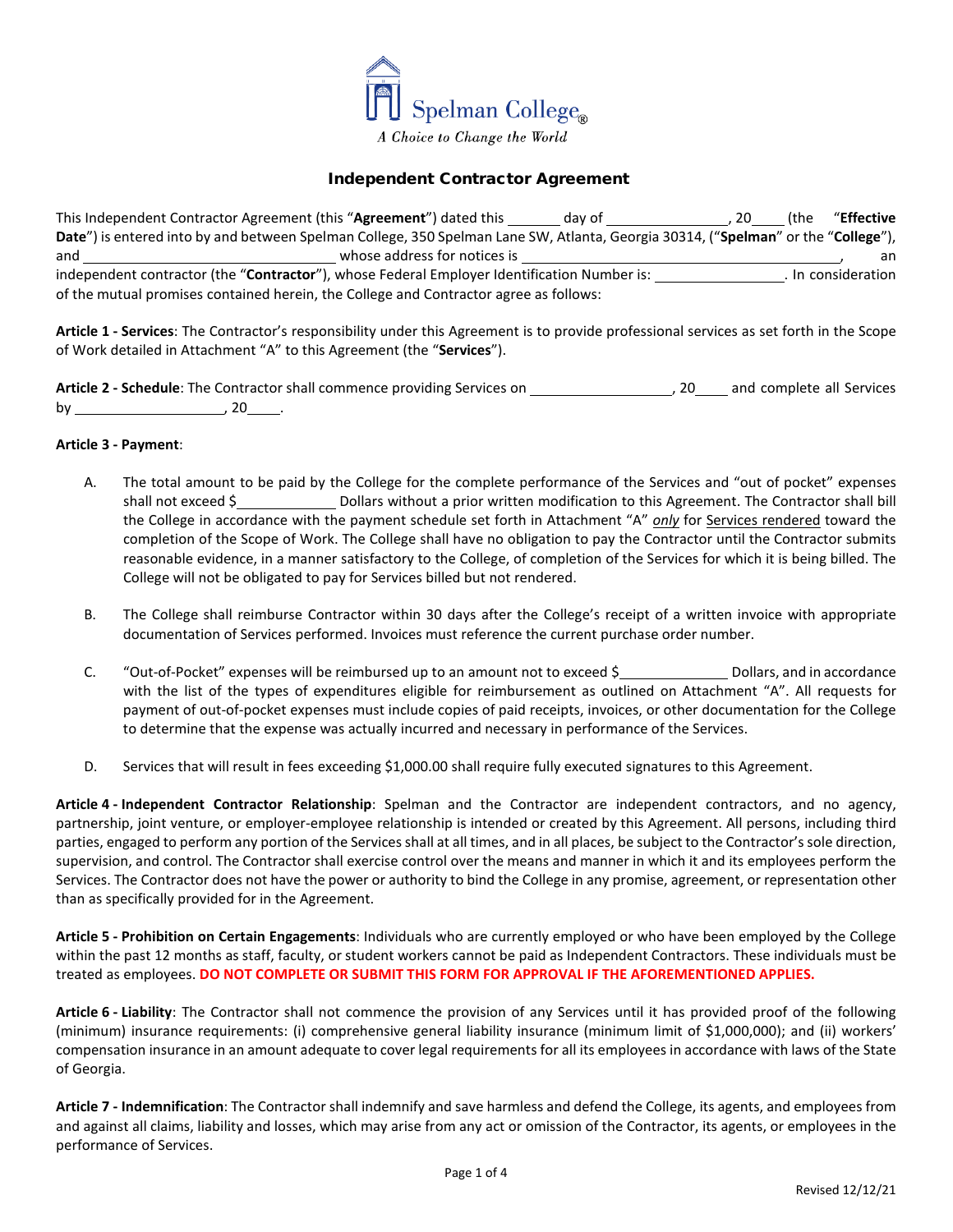**Article 8 - Confidentiality**: This Article governs the protection of Confidential Information that the College provides to the Contractor, or to which the Contractor otherwise has access, under this Agreement.

- A. **Scope**. Subject to Section [B](#page-1-0) (Exceptions), the term "**Confidential Information**" means information that meets one of the following two criteria: the information either (i) is identified by a "CONFIDENTIAL" legend or similar legend, or (ii) is obtained under circumstances such that the Contractor knew or reasonably should have known that the information should be treated as confidential. "Confidential Information" includes inventions, specifications, drawings, models, samples, reports, plans, financial information, work-in-progress, forecasts, computer programs or documentation, and all other technical, financial, intellectual, or business information or data.
- <span id="page-1-0"></span>B. **Exceptions**. The Contractor's obligations of confidentiality and non-use shall not apply where the Contractor shows that the information (that would otherwise qualify as Confidential Information): (i) is or after the Effective Date becomes publicly available or part of the public domain through no wrongful act, fault, or negligence on the part of the Contractor; (ii) was in the possession of the Contractor at the time of the Contractor's receipt of the Confidential Information and was not otherwise subject to an existing agreement of confidentiality; (iii) is received from a third party without restriction and without breach of any obligation of confidentiality to the College; or (iv) was independently developed by the Contractor without reliance on the College's Confidential Information.
- C. **Confidentiality**. The Contractor shall not access, use, or disclose any Confidential Information except as expressly permitted under this Agreement. The Contractor shall protect the Confidential Information with the same level of care it uses for its own confidential information of like nature; provided, however, that the Contractor shall at a minimum use reasonable care to protect the Confidential Information. The Contractor shall be entitled to disclose the Confidential Information to its employees or third party service providers; provided that each such employee or service provider: (i) has a need to know the Confidential Information for the purposes of this Agreement, and (ii) has been apprised of and agrees to the restrictions in this Agreement.
- D. **Compelled Disclosure**. Nothing herein shall prevent the Contractor from disclosing any Confidential Information as necessary pursuant to any court order, lawful requirement of a governmental agency, or when disclosure is required by operation of law (including disclosures pursuant to any applicable securities laws and regulations); provided, however, that prior to any such disclosure, the Contractor (i) promptly notifies the College in writing of such requirement to disclose, and (ii) reasonably cooperates with the College in protecting against or minimizing such disclosure, or in obtaining a protective order.

**Article 9 - Qualified Personnel; Personnel Conduct**. The Contractor represents and warrants that: (i) the Services shall be performed in a good, workmanlike, and timely manner by fully qualified personnel, and (ii) while on College's premises, the Contractor's personnel shall conduct themselves in a professional and businesslike manner and shall comply at all times with the College's administrative and security requirements and policies including, but not limited to, any relating to security, network access, confidentiality, business ethics and conduct, health and safety, and applicable human resources policies, guidelines, and procedures.

**Article 10 - Ownership of Work Product**: All right, title, and interest (including intellectual property rights) in and to any invention, work product, idea, or creation conceived, developed, or produced during the performance of the Services (including, but not limited to, creative, copy, scripts, story boards, writing, copyrights, trademarks, art, music, software and documentation, business systems or ideas, and research projects) (collectively, the "**Deliverables**") shall constitute "works made for hire" and be the exclusive property of the College whether created individually by the Contractor or jointly with the College, on or off premises, and the Contractor hereby assigns to the College any and all rights, title, and interest (including intellectual property rights) in such Deliverables. To the extent that the Deliverables do not constitute works made for hire, the Contractor hereby transfers and assigns to the College all of the Contractor's right, title, and interest in and to such Deliverables (including all associated intellectual property rights), and the Contractor further agrees to sign all documentation and otherwise provide all assistance requested by the College to perfect such assignment and transfer. The Contractor represents and warrants that no Deliverables shall infringe a third party's intellectual property rights and may otherwise be used and reproduced for any purpose whatsoever, including advertising, promotion and trade purposes, without violating the personal or property rights or any third persons, including any intellectual property rights.

**Article 11 - Termination**: This Agreement may be terminated with thirty (30) days' prior written notice to the other party at the appropriate address given above or designated by a party in writing. In the event of such a termination, the Contractor shall be paid for all Services performed prior to the termination date and accepted by the College. Upon termination or expiration of this Agreement for any reason, or upon request by the College, the Contractor shall at the College's direction either: (i) return to the College all Confidential Information in the Contractor's possession or control, or (ii) destroy all such Confidential Information and certify to such destruction in writing.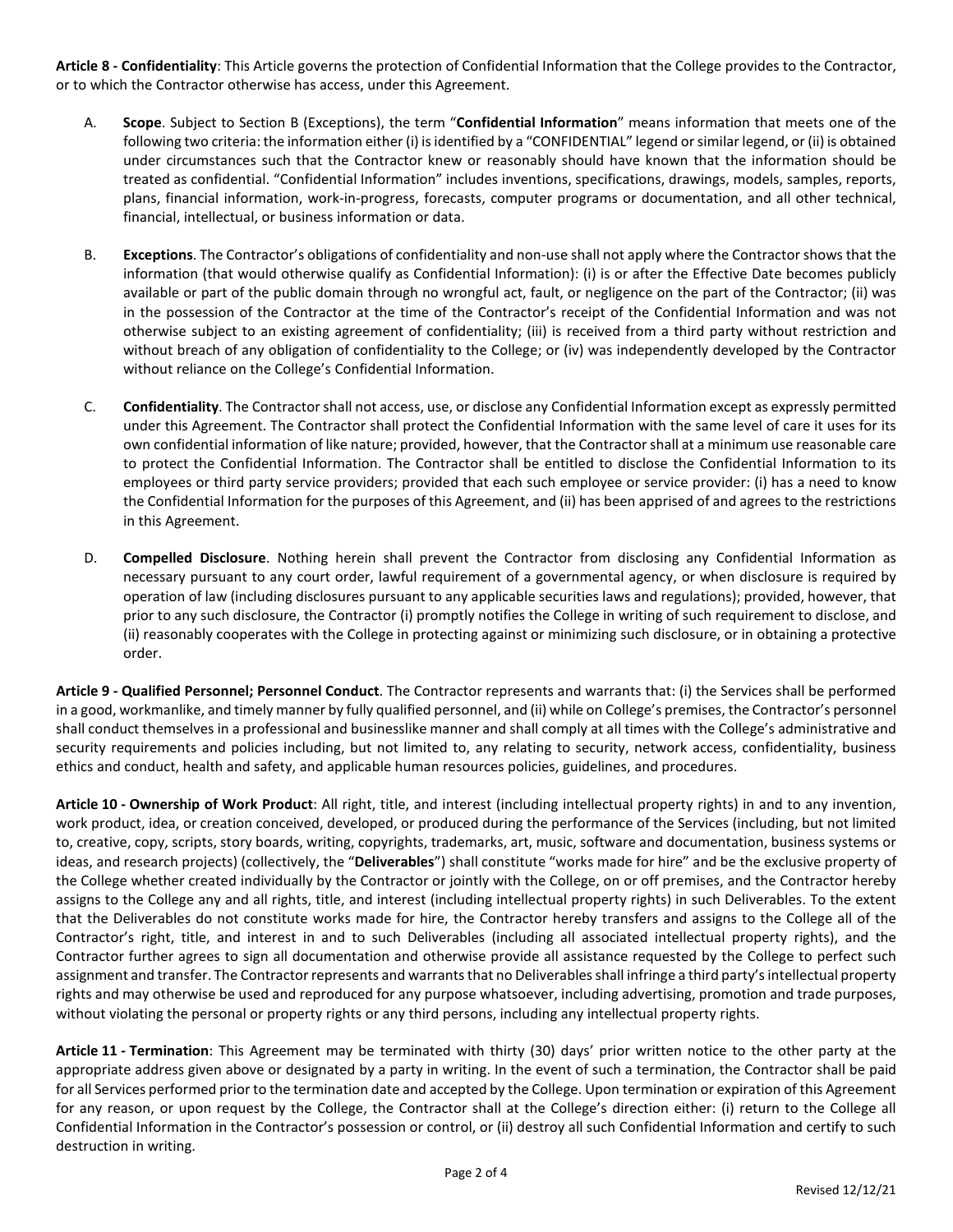**Article 12 - Certification Regarding Debarment and suspension:** Contractor/Consultant certifies that they have not been debarred, suspended, proposed for debarment, declared ineligible, or otherwise excluded from participation in federal assistance programs or activities, and will report such if happens under the period of this agreement.

**Article 13 - Record Retention and Access**: Any and all records pertaining to the Services (i.e., invoices, receipts, intellectual property, etc.), must be maintained by the Contractor and retained three (3) years after any termination or expiration of this Agreement. If this Agreement is funded by federal dollars, pursuant to federal regulations, all records must be additionally readily accessible to the granting agency. The Contractor shall produce all such records to the College promptly upon request.

**Article 14 - Special COVID-19 Health and Safety Requirements**: Any Contractor personnel who visit Spelman's campus will adhere to the COVID-19 campus guidelines developed and implemented by Spelman and the constituent institutions of the Atlanta University Center Consortium (AUCC). At a minimum, Contractor personnel will be required to produce evidence of compliance with the College's universal testing protocols which requires proof of a Negative PCR swab test (No Rapid Test accepted) no more than 6 days old, to follow Spelman's required mask wearing policies and daily symptom checking at the gate, physical distancing, frequent handwashing, and other related protocols and procedures. Contractor should notify the Spelman entity 7 days in advance of a campus visit to allow scheduling of the on campus COVID test.

**Article 15 - General**: This Agreement shall be governed and construed under the laws of the State of Georgia without regard to its conflicts of law provisions. Exclusive jurisdiction and venue for actions related to this Agreement shall be the state or federal courts located in the judicial district that includes Atlanta, Georgia. Both parties consent to the jurisdiction of such courts and the laying of venue in such judicial district with respect to any such action. This Agreement constitutes the entire agreement between Contractor and Spelman and supersedes all prior negotiations, understandings, or agreements (oral or written) between the parties regarding the subject matter of this Agreement (and all past dealing or industry custom). No modification to this Agreement shall be effective unless in writing and signed by the party against which enforcement is sought. The failure of either party to enforce its rights under this Agreement at any time for any period shall not be construed as a waiver of such rights, and the exercise of one right or remedy shall not be deemed a waiver of any other right or remedy. If any provision of this Agreement is determined to be illegal or unenforceable, that provision shall be limited or eliminated to the minimum extent necessary so that this Agreement shall otherwise remain in full force and effect and enforceable. Neither party shall be liable for a failure or delay in the performance of its obligations under this Agreement due to strikes (except with respect to its own labor force), shortages, pandemics, riots, insurrection, Acts of God, war, governmental action, power or connectivity interruptions, or other force majeure or other causes beyond the reasonable control of such party. All notices under this Agreement shall be in writing, in English, and delivered to the parties at their respective addresses. Notices shall be deemed to have been duly given: (i) when received, if personally delivered; (ii) when receipt is electronically confirmed, if transmitted by facsimile or electronic mail; (iii) the day after being sent, if sent for next day delivery by recognized overnight delivery service; or (iv) upon receipt, if sent by certified or registered mail, return receipt requested. This Agreement may not be assigned, in whole or in part, by the Contractor without the College's written consent (which shall not be unreasonably withheld). This Agreement may be executed in one or more counterparts, each of which shall be deemed an original and all of which shall be taken together and deemed to be one instrument. A photocopy, facsimile, or scanned copy of a signature on this Agreement shall have the same force and effect as an original ink signature. Except as expressly stated herein, no remedy conferred by any of the provisions of this Agreement is intended to be exclusive of any other remedy, and each remedy is cumulative and in addition to every other remedy available to a party hereunder or otherwise existing at law, in equity, by statute, or otherwise. The election of any one or more remedies by either party shall not constitute a waiver of the right to pursue any other available remedies.

**IN WITNESS WHEREOF**, the parties have duly executed this Agreement as of the Effective Date:

| <b>CONTRACTOR</b>                               | <b>SPELMAN COLLEGE</b>                           |
|-------------------------------------------------|--------------------------------------------------|
| Date: <u>__________________________________</u> |                                                  |
| Signature                                       | <b>Budget Manager</b>                            |
| Vendor Name                                     | Provost/Division VP                              |
| Vendor Address                                  | <b>Administrative Services</b>                   |
| Vendor City, State, Zip                         | VP or Assoc. VP for Business & Financial Affairs |